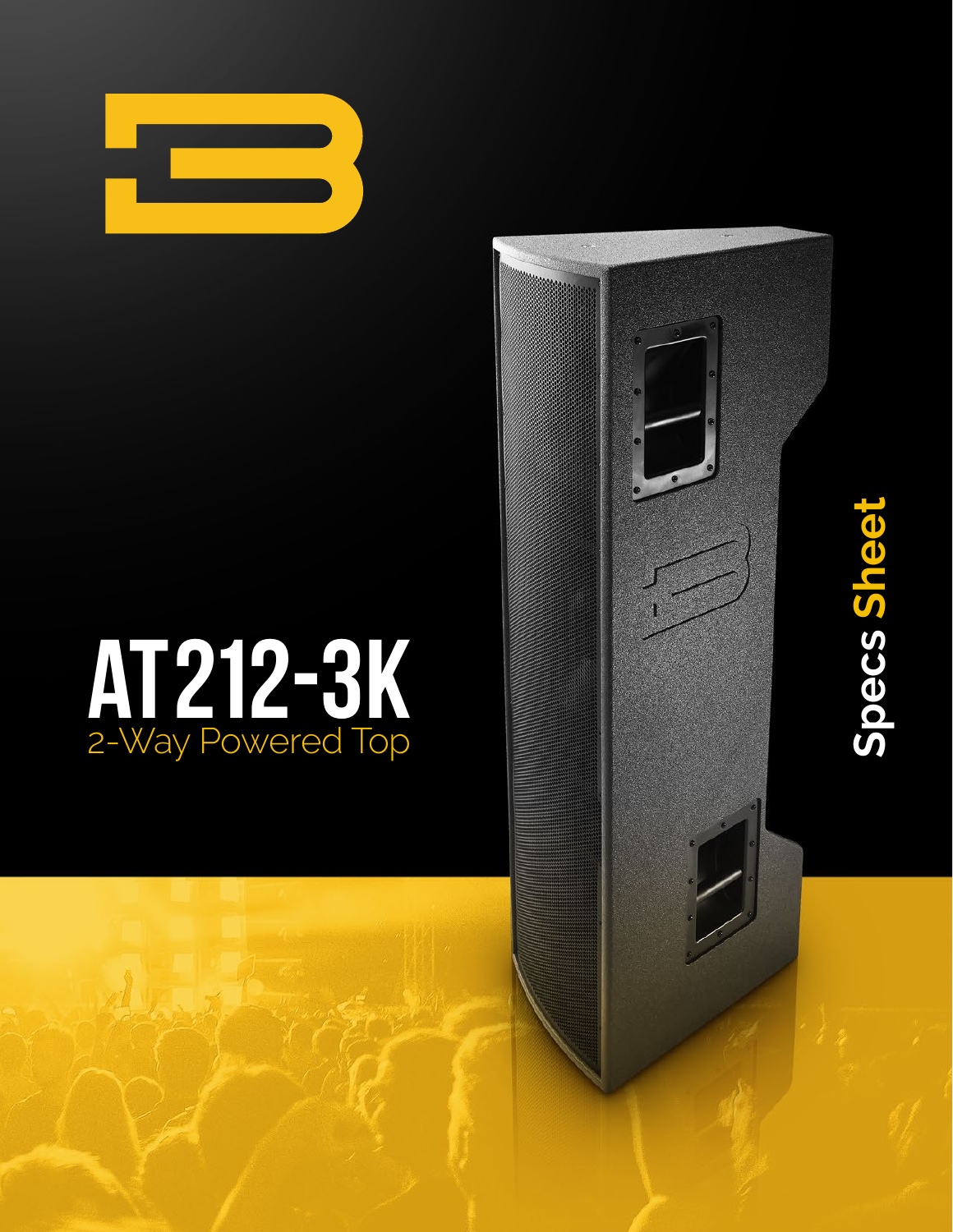

Wide Coverage Rotatable Horn o-

#### **Description:**

**The AT212-3K Attuned Top is a 2-way, self-powered, bi-amplified loudspeaker for short to medium distance coverage. Simple to use, with high output, smooth sound and natural musical character. The light weight, power and efficiency of the AT212-3K make it ideal for providers who want to deliver high output but prefer not to move heavy cabinets.**

**Intended for use with a subwoofer system to complete a 3-way active full-range system.** The AT212-3K has a tall, slim design allows the HF horn to stand above crowds when the cabinet is stacked on subwoofers and the light weight of the cabinet makes stacking easy for one person. One-man set up of a substantial system is made easy because the AT212-3K cabinets weigh only 89 lbs.

**The AT212-3K is a 2-Way active, powered and processed mid-high loudspeaker.** At only 89 lbs it is particularly well suited to applications where light weight is required. One-person set-up of a substantial system is easy and quick.

**The cabinet is built of 15mm Baltic Birch plywood**. It features an 18mm baffle, with dado joinery, 4 steel bar handles, and a 15 degree side angle trapezoid shape. The cabinet features 5 handles and 8 fly points, with 80 x 60 degree rotatable coverage for multiple applications including ground stack and horizontal or vertical flying.

**Weatherized versions are available for outdoor installations.** Rack-mounted amplification and waterproof input connections along with a fiberglass underlaid finish, silicone sealed gaskets, stainless steel grill and hardware and a hydrophobic grill cloth are optional.

**The cones are waterproofed to protect them from accidental exposure to moisture such as rain or spilled beverages.** Waterproofed woofer cones are included in all BASSBOSS loudspeakers. Weather resistant, IP rated amplifiers are available for applications where rain might be encountered, and fully weatherized RP (Rack Powered) versions are available for outdoor installations. The optional weatherized and weather resistant loudspeakers have the same components and outstanding acoustical performance as the standard versions.

**The AT212-3K cabinets can be combined in arrays of 3 or more cabinets.** The horn can be rotated and the boxes packed side-byside to form arrays that cover 90, 120, 150, 180 degrees and more.

**BASSBOSS cabinets are hand-built in the USA. The cabinet is built from 18 and 15mm Baltic Birch plywood.** It features an 18mm baffle, top and bottom, with 15mm sides and braces, all assembled with dado joinery and advanced, composite adhesives. The cabinet includes 4 steel bar-handles and fly points. The rotatable HF horn provides 80 x 60 degree coverage for multiple applications including ground stack and horizontal or vertical flying. A 30-degree long-throw horn is available as an option for large arrays.

**Created to stand up to intense usage**. The cabinet is finished in an extremely rugged, black polyurethane coating. Drivers are protected by a black powder coated, perforated steel grill, and the amp is recessed into the back of the cabinet for protection from damage in transit.

**The amplifier consists of 2 channels with a total of 3,000W.** The amplifier features extremely high dynamic power capacity, with 150 Volts peak output per channel, along with high damping of >10000:1 Efficient, PFC power supply and class D output topology.

**Exceptional dynamic resolution and detail along with precise control.** It offers low current draw and light weight relative to the output capacity.

**All the processing necessary for linear frequency response and phase coherent operation are pre-programmed into the DSP.** With the comprehensive processing built in, BASSBOSS loudspeakers provide the ease of plug-and-play operation and the peace of mind that comes from knowing that the multiple limiter systems make to system virtually indestructible.

**The AT212-3K is a vented cabinet that features two 12" woofers and a 1.4" throat, horn-loaded compression driver.** The woofers feature 4" voice coils, Neodymium magnets, cast aluminum baskets and ultra-light carbon-impregnated cones. The compression driver also features a Neodymium motor structure with a 2.5" voice coil diaphragm.

#### **www.bassboss.com**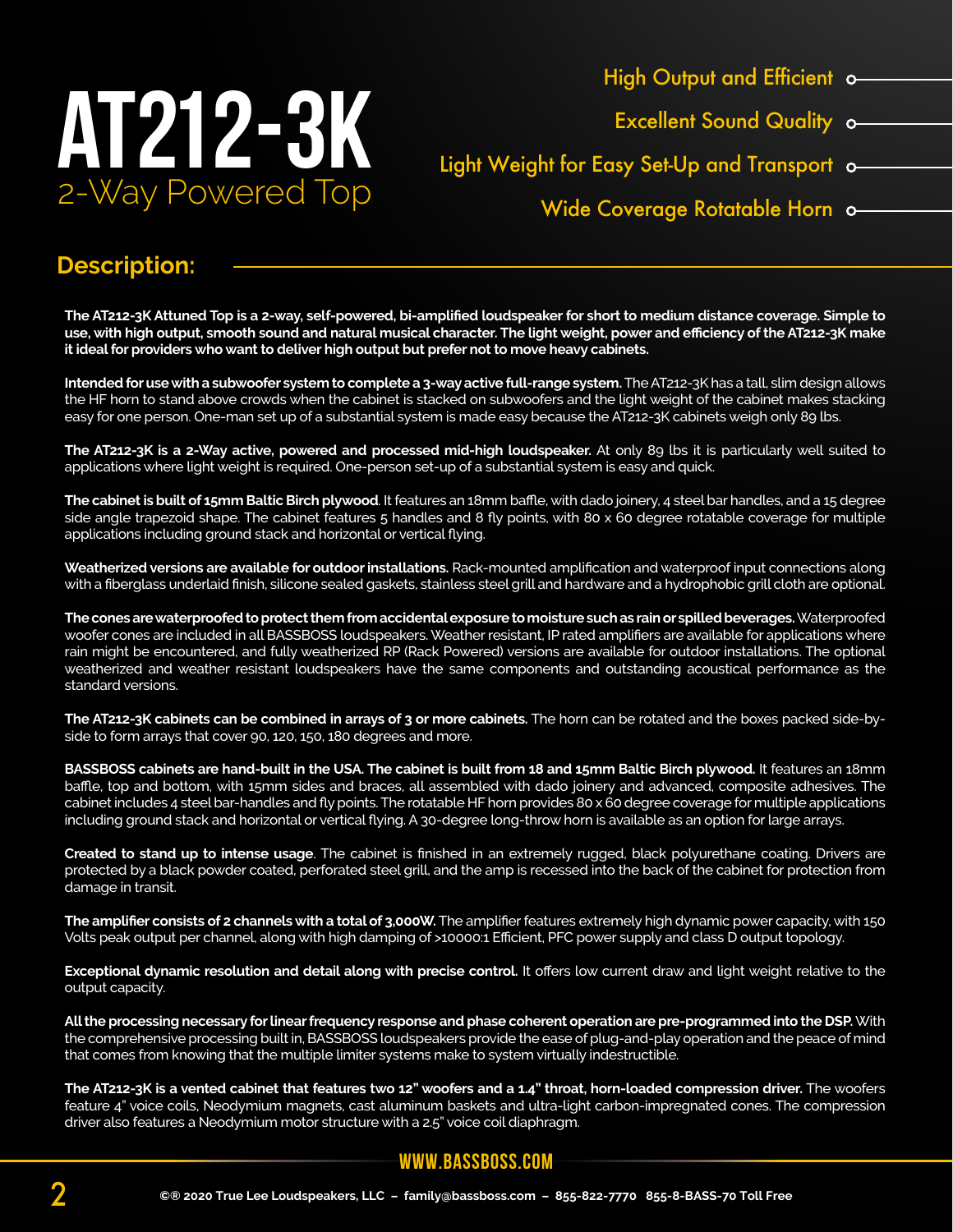# AT212-3K<sup>2-Way Powered Top</sup>

### **Acoustical**

**Loudspeaker Description: Full Range 2-way Active Vented, 80 x 60 degree (rotatable) coverage for multiple applications: ground** 

|                                  | stack and horizontal or vertical flying |
|----------------------------------|-----------------------------------------|
| Frequency Response (±3 dB):      | $45 - 18,000$ Hz                        |
| <b>Sensitivity:</b>              | LF: 107dB; HF:107dB                     |
| <b>Maximum Sustained Output:</b> | 136 dB                                  |
| Max SPL (Peak)*                  | 139 dB                                  |
| Nominal Dispersion ('H x 'V):    | 80 x 60, rotatable to 60 x 80           |
|                                  |                                         |

# **Electrical**

| <b>Amplification:</b>           | 3000 Watt Two Channel Powersoft Class D                                                             |
|---------------------------------|-----------------------------------------------------------------------------------------------------|
| Processing:                     | Integrated comprehensive including high-pass, low-pass, parametric EQ, phase alignment and limiting |
| <b>Electrical Connectors:</b>   | <b>Neutrik PowerCON in and through</b>                                                              |
| <b>Voltage Operating Range:</b> | 90-250V. Auto-sensing, auto-switching, PFC universal power supply                                   |
| <b>Current Draw, Nominal:</b>   | 3.6A @ 120 Volts; 2A @ 220 Volts, (typical, 1/8 max power)                                          |
| <b>Signal Input Connector:</b>  | <b>XLR-F</b>                                                                                        |
| <b>Signal Output Connector:</b> | <b>XLR-M pass-through</b>                                                                           |
|                                 |                                                                                                     |

## **Physical**

| <b>Cabinet Construction:</b>          | 18 mm Baltic Birch plywood, 15mm braced sides, dado joinery, 4 steel bar handles,                                               |  |
|---------------------------------------|---------------------------------------------------------------------------------------------------------------------------------|--|
|                                       | 30 degree trapezoid                                                                                                             |  |
| <b>Enclosure Type:</b>                | 2-way, Active, Full Range. Direct radiating vented LF section, horn-loaded HF section                                           |  |
| <b>Transducers, LF:</b>               | 2 x 12" diameter (300 mm) neodymium motor woofer with 3.5" (89 mm) voice coils, waterproof cones                                |  |
| <b>Transducer, HF:</b>                | 1 x 1.4" exit, 2.5" (63.5 mm) diameter voice coil compression driver mounted to an 80 by 60 degree<br>constant directivity horn |  |
| Dimensions (HxWxD):                   | 47.75 in. x 14.3 in. front (5.3 in. rear) x 17.75 in. (121.28 cm x 36.32 cm [13.462 cm rear] x 45.08 cm)                        |  |
| Net Weight:                           | 89 lbs. (40 kg)                                                                                                                 |  |
| <b>Shipping Weight:</b>               | 99 lbs. (45 kg)                                                                                                                 |  |
| <b>Exterior Finish, Touring:</b>      | Weatherproof bonded high-pressure polyurethane                                                                                  |  |
| <b>Exterior Finish, Installation:</b> | <b>Textured Epoxy Paint, Black or White</b>                                                                                     |  |
| <b>Exterior Finish, Weatherized:</b>  | Fiberglass underlaid UV treated bonded high-pressure polyurethane with silicone seals and                                       |  |
|                                       | stainless steel grill                                                                                                           |  |
| Grill:                                | Perforated, powder-coated steel                                                                                                 |  |

# **Optional**

| <b>Suspension Points:</b>    | Four $x$ $3/8$ " – 16 TPI on centerline top and bottom |
|------------------------------|--------------------------------------------------------|
| <b>Flying Array Bracket:</b> | Allows arrays of cabinets to be flown from two points  |
| <b>Side-pull Anchors:</b>    | For use when flying cabinets horizontally              |
| <b>Shoulder Eve Bolts:</b>   | For use when flying cabinets vertically                |
| Covers:                      | Heavy-duty padded nylon transport covers               |
| <b>Weatherized Version:</b>  | Suitable for permanent outdoor installations           |
| <b>Online Information:</b>   | bassboss.com/at212                                     |

"Peak output is calculated using "industry standard" techniques. These calculation methods create theoretical specifications that are inflated over what can actually be<br>achieved. BASSBOSS real world output specifications a

#### **www.bassboss.com**